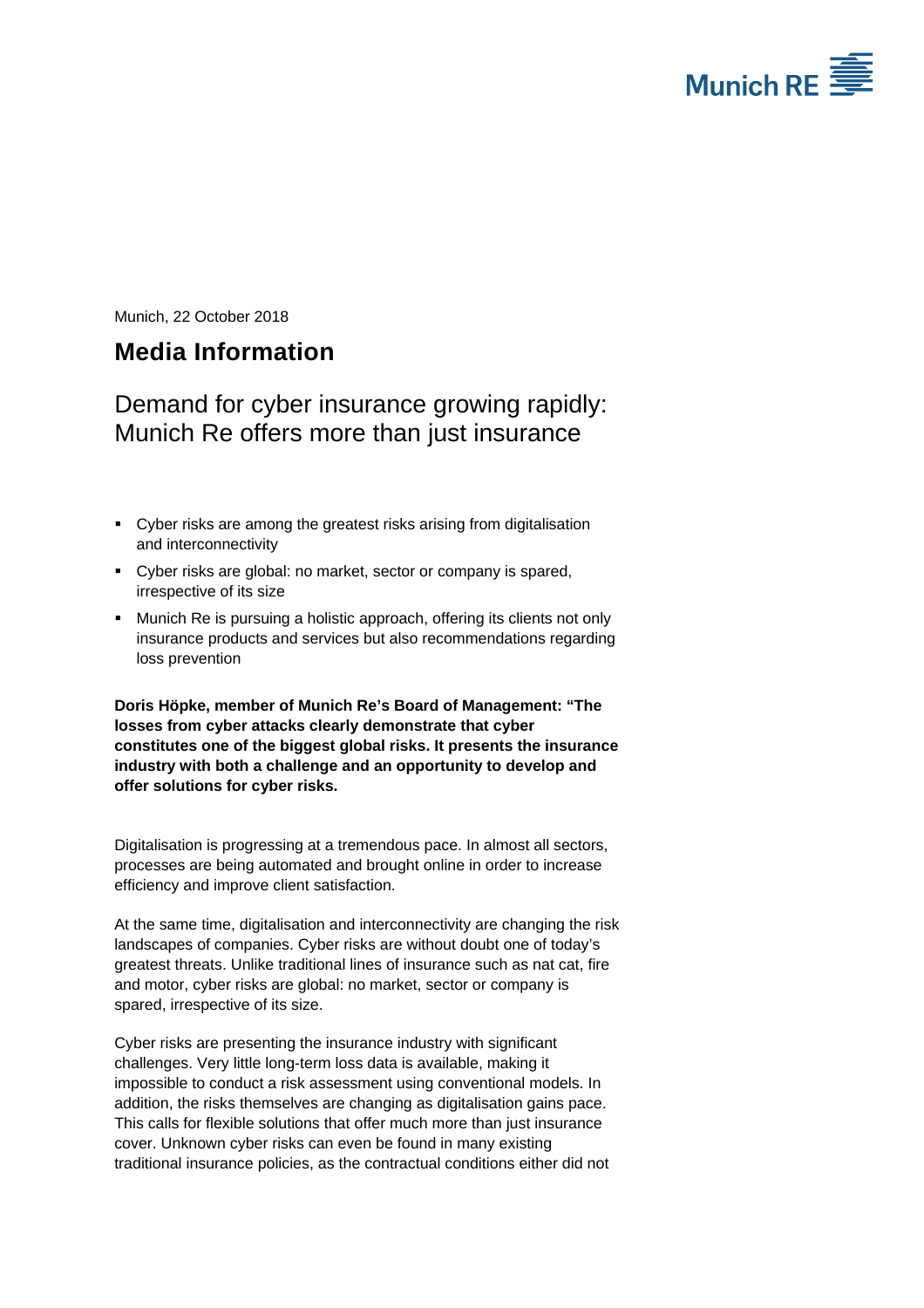

exclude these risks or did not draft the exclusions with sufficient accuracy.

Demand for suitable insurance cover and prevention and recovery services is growing exponentially. According to estimates, the market volume for cyber insurance will grow to US\$ 8–9bn by 2020 – more than twice that of 2017. Höpke stresses: "The demand for cyber risk covers is growing continuously. We therefore see it as our duty to develop solutions."

Small and medium-sized enterprises and primary insurers in particular require support. Alongside insurance cover, Munich Re's offering includes services related to technical analysis, prevention measures, ongoing review of the security standards of technical equipment, forensic investigation following a loss, and the recovery of data. In order to best meet these demands, Munich Re has in recent years cooperated and partnered up with numerous highly specialised technology companies. This secures access to the knowledge that is required for our holistic approach. Working closely with cedants allows us to better analyse client needs and draw up tailor-made solutions.

Höpke emphasises: "Protection against cyber risks could successively develop into an important field of business in its own right. As a global reinsurer, we accept the challenge of drawing up solutions for this new risk profile. Not to do this would be the biggest risk of all."

### **Links:**

What the Hack! [Cyber Solutions from Munich Re](https://www.munichre.com/whatthehack)

Topics Online [Cyber Overview](https://www.munichre.com/topics-online/en/digitalisation/cyber.html)

[Cyber Video](http://e.video-cdn.net/video?video-id=1_9ZQXJoQe7quvJrLNMtFp&player-id=2YGCu7e-dQDyCctV-M_WmW)

[Munich Re Image Archive](https://www.munichre.com/en/media-relations/image-archive/board-of-management/index.html)  Board of Management

#### **Münchener Rückversicherungs-Gesellschaft**  Aktiengesellschaft in München Media Relations Königinstraße 107, 80802 München Letters: 80791 München www.munichre.com Twitter: @MunichRe